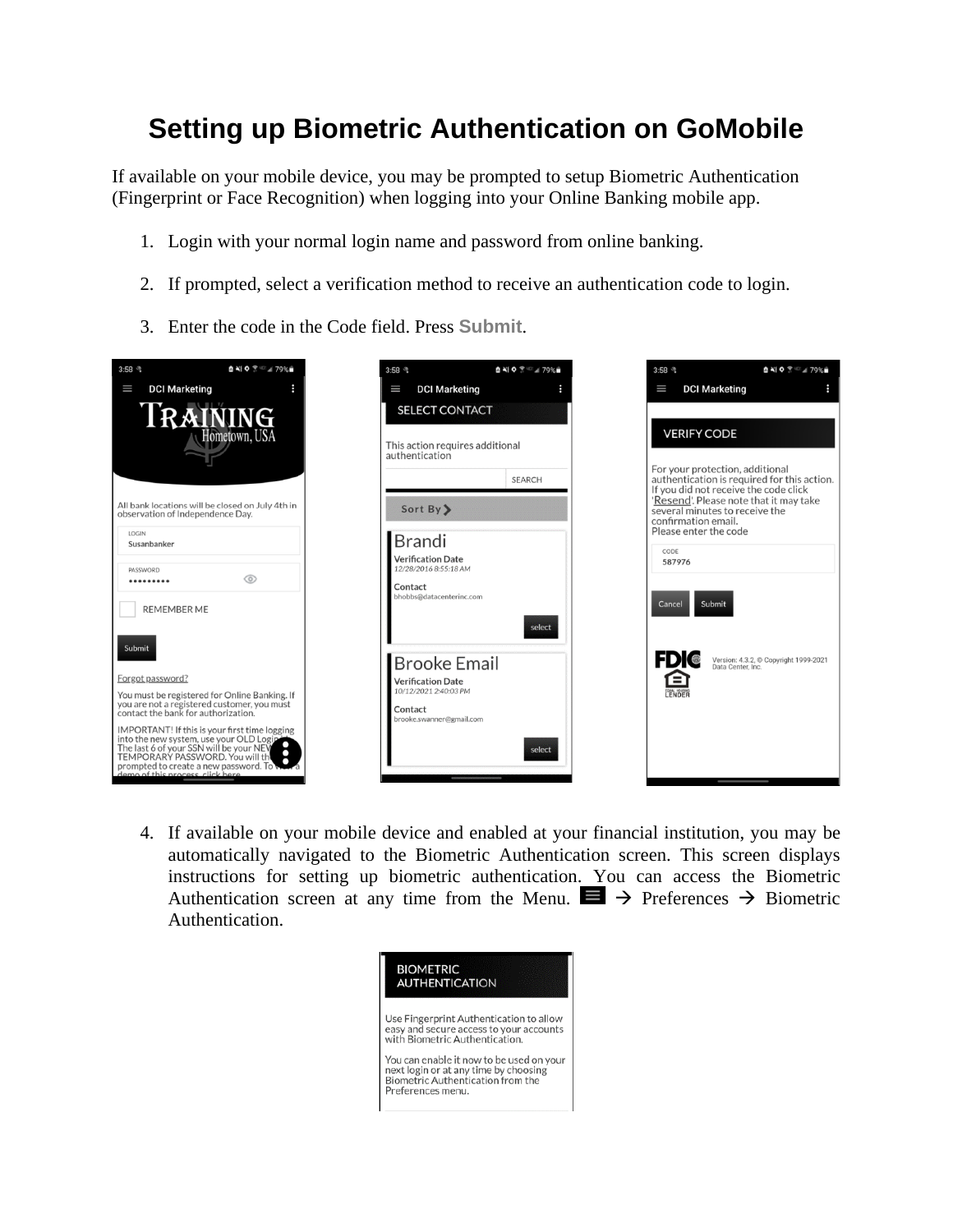## *Fingerprint/Face ID Authentication*

The next section will vary based on your mobile device. For Android users, the only option available is Fingerprint Authentication. For iOS users, based on your settings, this may display as Face ID Authentication instead.

**NOTE:** *The button in this section will be disabled by default.*

5. Click the Disabled button to enable the Fingerprint or Face ID authentication method for this device.



## *All Devices*

The All Devices section will display a button that will enable or disable this authentication method for the customer that is currently logged in on all devices, except for this device. Follow step 5 to set up the authentication method for this device. **NOTE:** *This button will be enabled by default.*

6. Click the **Enabled** button to disable biometric authentication for all devices other than this one.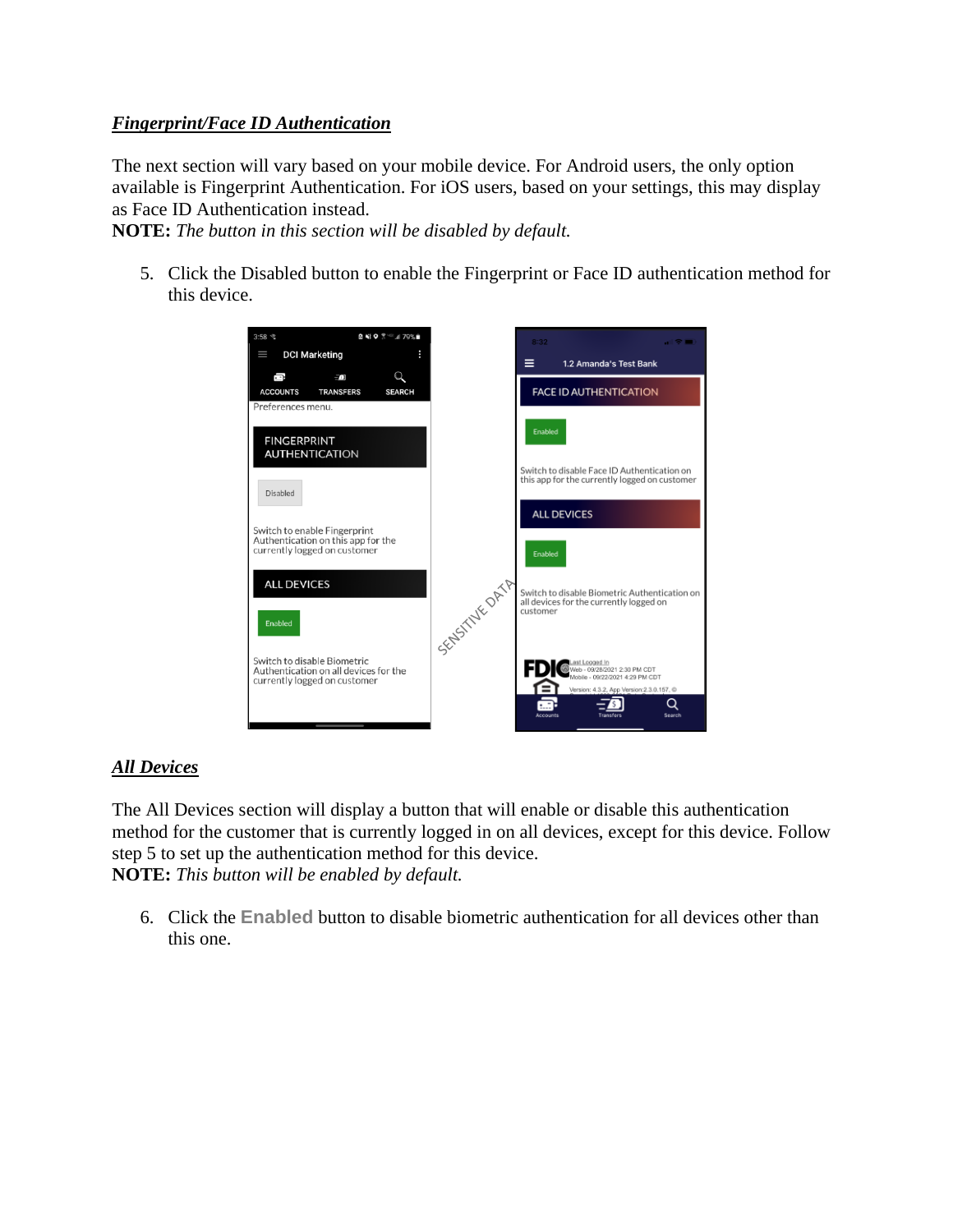7. The first time you enable biometric authentication, you will be asked to verify your identity via the fingerprint sensor or face recognition. An example of fingerprint authentication is displayed.



8. From this screen, click on the menu or quick links at the top of the screen to continue to mobile banking.<br>disable Biometric Authentication: mobile banking.

To disable Biometric Authentication:

- 1. Navigate to the Biometric Authentication screen at any time from the Menu.  $\blacksquare \rightarrow$ Preferences  $\rightarrow$  Biometric Authentication.
- 2. Click the **Enabled** button in either section to set it to disabled.